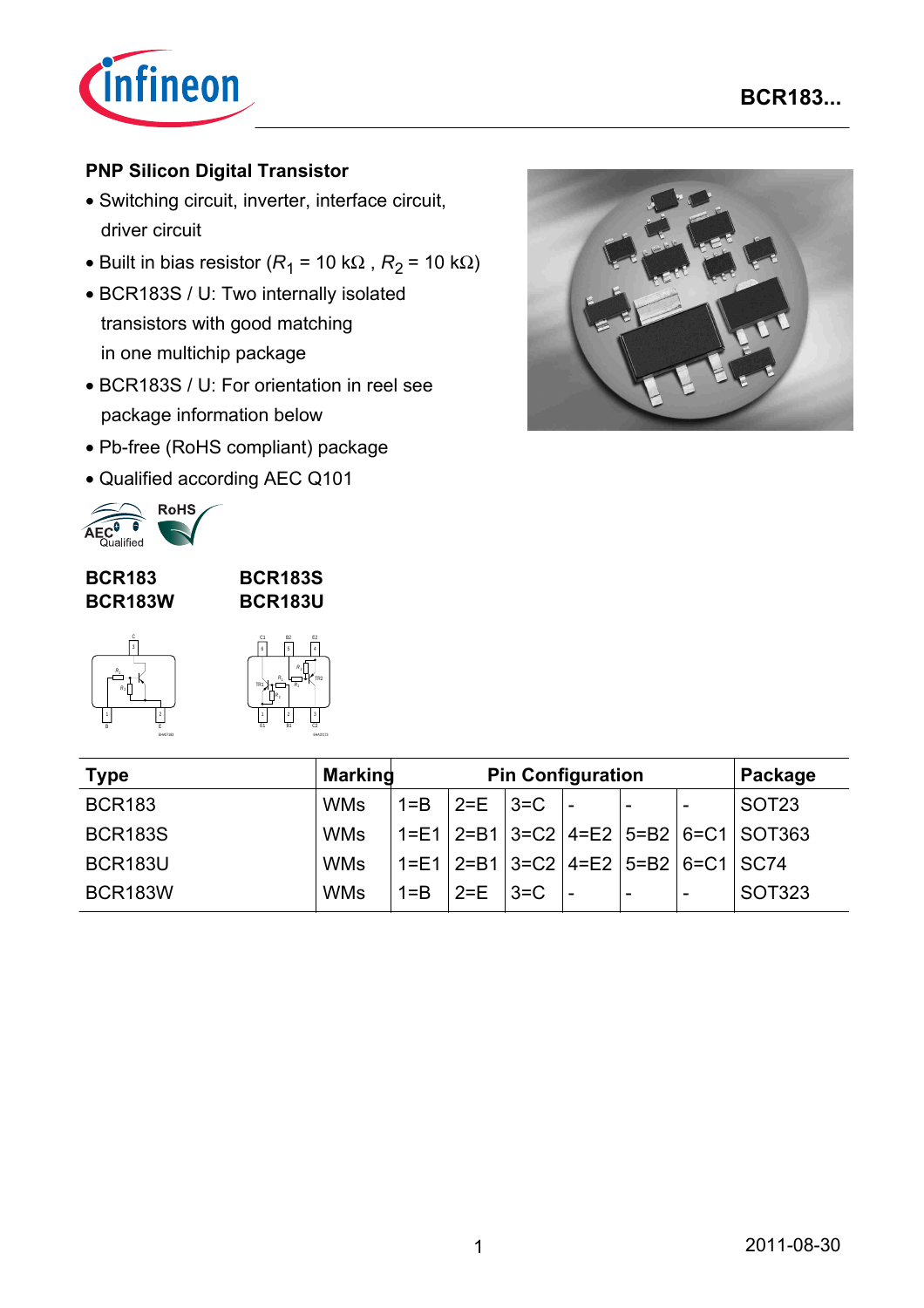

### **Maximum Ratings**

| <b>Parameter</b>                 | <b>Symbol</b>       | <b>Value</b> | <b>Unit</b> |
|----------------------------------|---------------------|--------------|-------------|
| Collector-emitter voltage        | $V_{\text{CEO}}$    | 50           | V           |
| Collector-base voltage           | $V_{\text{CBO}}$    | 50           |             |
| Input forward voltage            | $V_{i(fwd)}$        | 40           |             |
| Input reverse voltage            | $V_{i(rev)}$        | 10           |             |
| Collector current                | $I_{\rm C}$         | 100          | mA          |
| Total power dissipation-         | $P_{\text{tot}}$    |              | mW          |
| BCR183, $T_S \le 102^{\circ}$ C  |                     | 200          |             |
| BCR183S, $T_S \le 115^{\circ}$ C |                     | 250          |             |
| BCR183U, $T_S \le 118^{\circ}$ C |                     | 250          |             |
| BCR183W, $T_S \le 124$ °C        |                     | 250          |             |
| Junction temperature             | $T_{\rm i}$         | 150          | $^{\circ}C$ |
| Storage temperature              | $\tau_{\text{sta}}$ | $-65150$     |             |
|                                  |                     |              |             |

#### **Thermal Resistance**

| <b>Parameter</b>                         | Symbol              | <b>Value</b> | <b>Unit</b> |
|------------------------------------------|---------------------|--------------|-------------|
| Junction - soldering point <sup>1)</sup> | $R_{\mathsf{thJS}}$ |              | K/W         |
| <b>BCR183</b>                            |                     | $\leq 240$   |             |
| <b>BCR183S</b>                           |                     | $\leq 140$   |             |
| <b>BCR183U</b>                           |                     | $\leq 133$   |             |
| <b>BCR183W</b>                           |                     | $\leq 105$   |             |

1For calculation of *R*thJA please refer to Application Note AN077 (Thermal Resistance Calculation)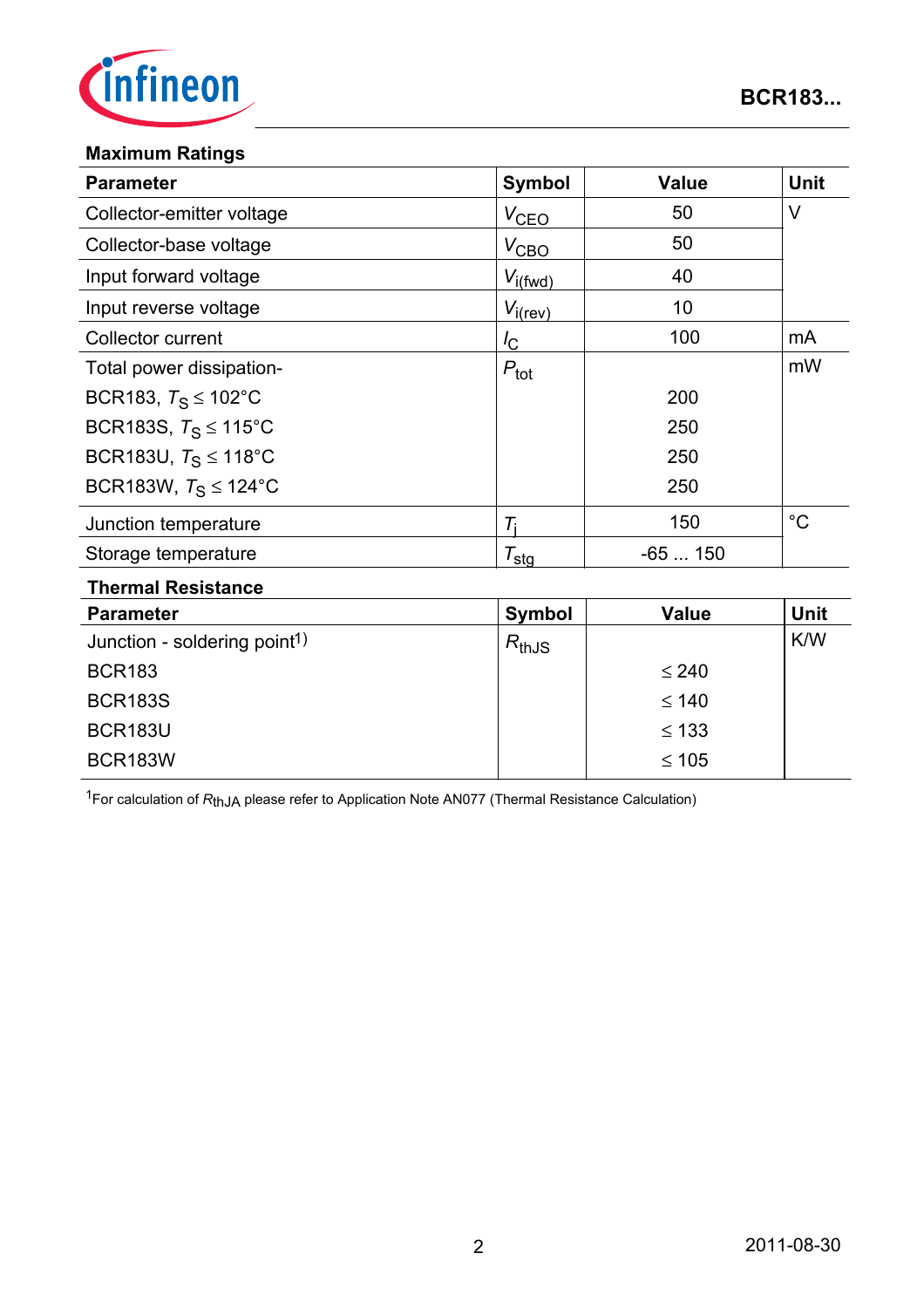

| $\mu$ of the primary property $\mu$ and $\sigma$ and $\sigma$ of the model operation<br><b>Parameter</b> | Symbol        |                          | <b>Values</b> |                          |                |  |
|----------------------------------------------------------------------------------------------------------|---------------|--------------------------|---------------|--------------------------|----------------|--|
|                                                                                                          |               | min.                     | typ.          | max.                     |                |  |
| <b>DC Characteristics</b>                                                                                |               |                          |               |                          |                |  |
| Collector-emitter breakdown voltage                                                                      | $V_{(BR)CEO}$ | 50                       |               |                          | $\vee$         |  |
| $I_{\rm C}$ = 100 µA, $I_{\rm B}$ = 0                                                                    |               |                          |               |                          |                |  |
| Collector-base breakdown voltage                                                                         | $V_{(BR)CBO}$ | 50                       |               |                          |                |  |
| $I_{\rm C}$ = 10 µA, $I_{\rm E}$ = 0                                                                     |               |                          |               |                          |                |  |
| Collector-base cutoff current                                                                            | $I_{CBO}$     |                          |               | 100                      | nA             |  |
| $V_{CB}$ = 40 V, $I_E$ = 0                                                                               |               |                          |               |                          |                |  |
| Emitter-base cutoff current                                                                              | $I_{EBO}$     |                          |               | 0.75                     | mA             |  |
| $V_{EB}$ = 10 V, $I_C$ = 0                                                                               |               |                          |               |                          |                |  |
| DC current gain <sup>1)</sup>                                                                            | $h_{FE}$      | 30                       |               | $\overline{\phantom{a}}$ | $\blacksquare$ |  |
| $I_C = 5$ mA, $V_{CE} = 5$ V                                                                             |               |                          |               |                          |                |  |
| Collector-emitter saturation voltage <sup>1)</sup>                                                       | $V_{CEsat}$   | $\overline{\phantom{0}}$ |               | 0.3                      | $\vee$         |  |
| $I_{\rm C}$ = 10 mA, $I_{\rm B}$ = 0.5 mA                                                                |               |                          |               |                          |                |  |
| Input off voltage                                                                                        | $V_{i(off)}$  | 0.8                      |               | 1.8                      |                |  |
| $I_{\rm C}$ = 100 µA, $V_{\rm CE}$ = 5 V                                                                 |               |                          |               |                          |                |  |
| Input on voltage                                                                                         | $V_{i(on)}$   | 1                        |               | 2.5                      |                |  |
| $I_{\rm C}$ = 2 mA, $V_{\rm CE}$ = 0.3 V                                                                 |               |                          |               |                          |                |  |
| Input resistor                                                                                           | $R_1$         | $\overline{7}$           | 10            | 13                       | $k\Omega$      |  |
| <b>Resistor ratio</b>                                                                                    | $R_1/R_2$     | 0.9                      | $\mathbf 1$   | 1.1                      | $\overline{a}$ |  |
| <b>AC Characteristics</b>                                                                                |               |                          |               |                          |                |  |
| <b>Transition frequency</b>                                                                              | $f_{\rm T}$   | $\overline{a}$           | 200           | $\overline{\phantom{a}}$ | <b>MHz</b>     |  |
| $I_{\text{C}}$ = 10 mA, $V_{\text{CE}}$ = 5 V, $f$ = 100 MHz                                             |               |                          |               |                          |                |  |
| Collector-base capacitance                                                                               | $C_{\rm cb}$  |                          | 3             |                          | pF             |  |
| $V_{CB}$ = 10 V, $f$ = 1 MHz                                                                             |               |                          |               |                          |                |  |

**Electrical Characteristics** at  $T_A = 25^{\circ}$ C, unless otherwise specified

1Pulse test:  $t < 300 \mu s$ ; D < 2%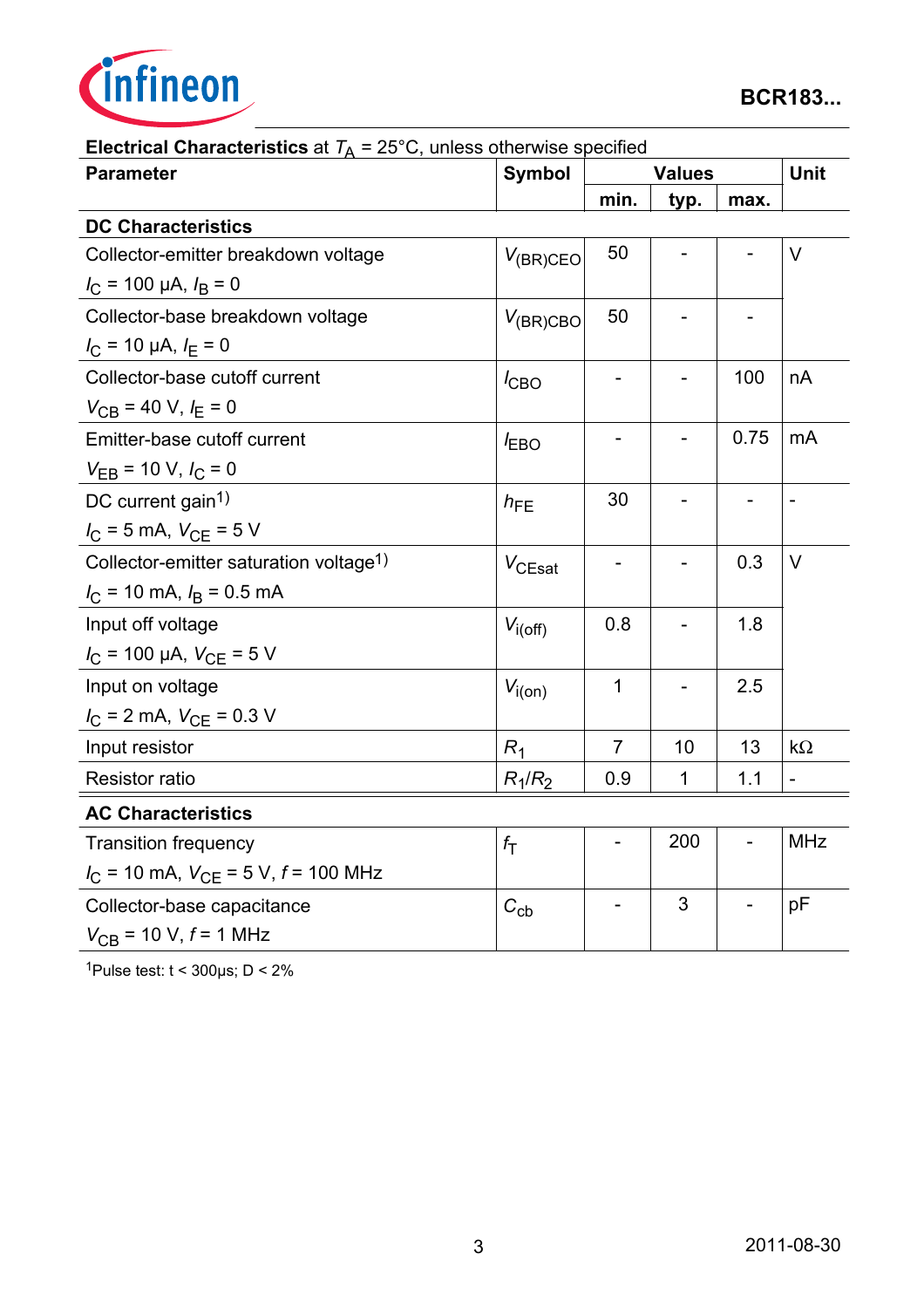

# **DC current gain**  $h_{FE} = f(l_C)$

*V*<sub>CE</sub> = 5 V (common emitter configuration)



**Input on Voltage** *Vi* (on) = ƒ(*I*C) *V*<sub>CE</sub> = 0.3V (common emitter configuration)



### **Collector-emitter saturation voltage**

 $V_{\text{CEsat}} = f(I_C)$ ,  $I_C/I_B = 20$ 





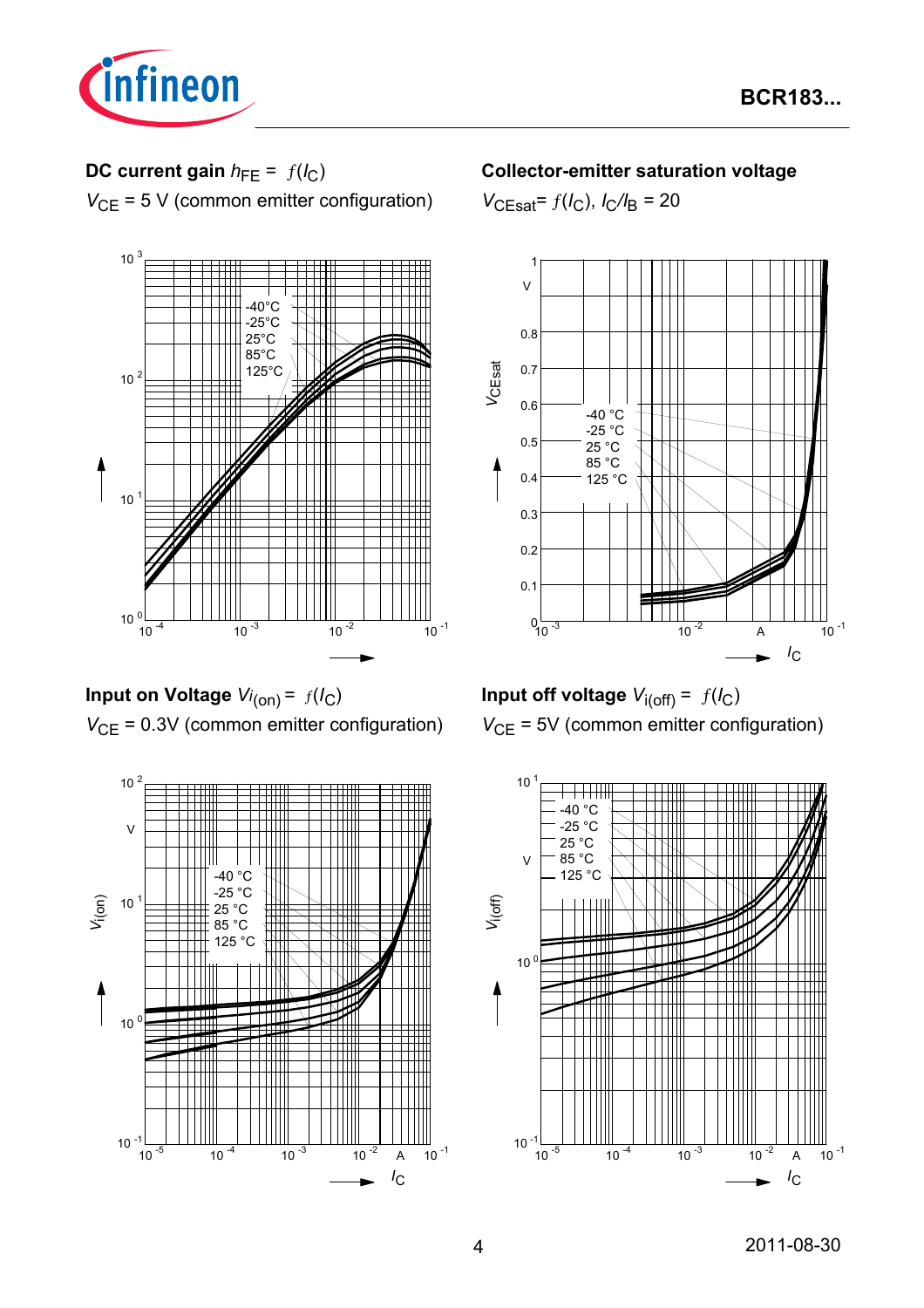

**Total power dissipation**  $P_{\text{tot}} = f(T_S)$ BCR183



**Total power dissipation**  $P_{\text{tot}} = f(T_S)$ BCR183U



# **Total power dissipation**  $P_{\text{tot}} = f(T_S)$ BCR183S



**Total power dissipation**  $P_{\text{tot}} = f(T_S)$ BCR183W

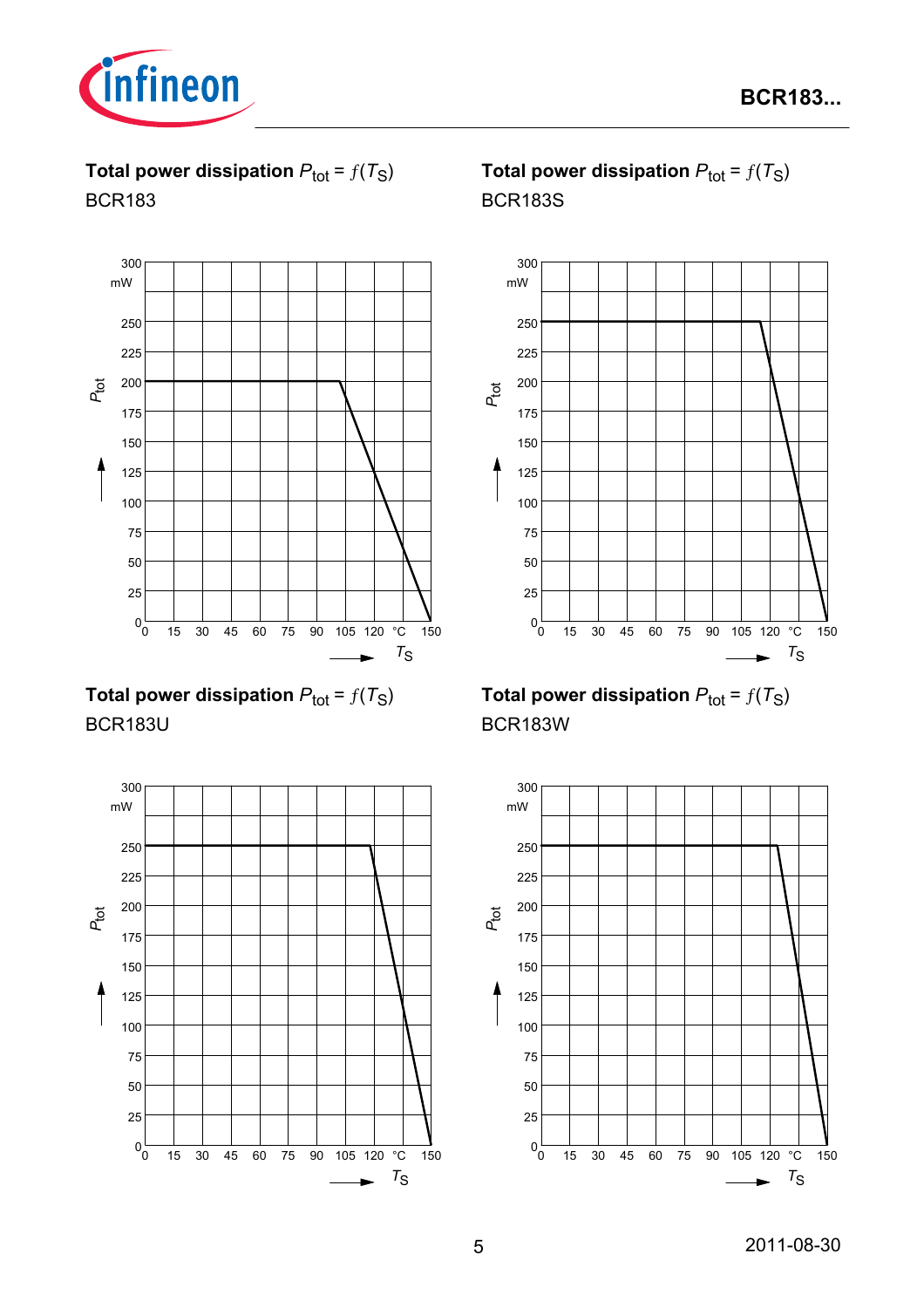

# **Permissible Pulse Load**  $R_{th,JS} = f(t_p)$ BCR183



**Permissible Puls Load**  $R_{th,JS} = f(t_p)$ BCR183S



### **Permissible Pulse Load**

 $P_{\text{totmax}}/P_{\text{totDC}} = f(t_p)$ BCR183



### **Permissible Pulse Load**

 $P_{\text{totmax}}/P_{\text{totDC}} = f(t_p)$ BCR183S

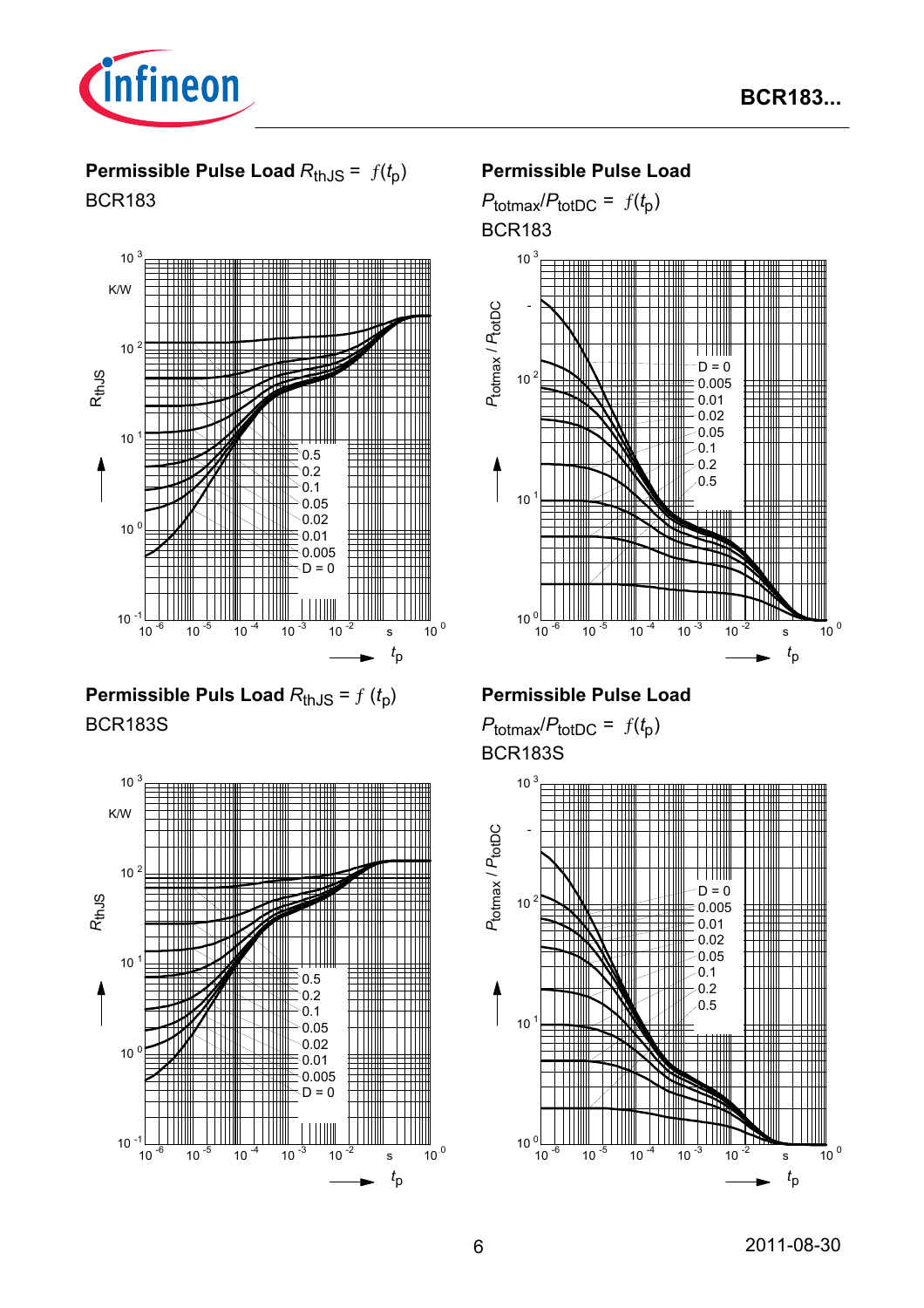

# **Permissible Puls Load**  $R_{thJS} = f(t_p)$

BCR183U



**Permissible Puls Load**  $R_{th,JS} = f(t_p)$ BCR183W



### **Permissible Pulse Load**

 $P_{\text{totmax}}/P_{\text{totDC}} = f(t_p)$ 





## **Permissible Pulse Load**

 $P_{\text{totmax}}/P_{\text{totDC}} = f(t_p)$ BCR183W

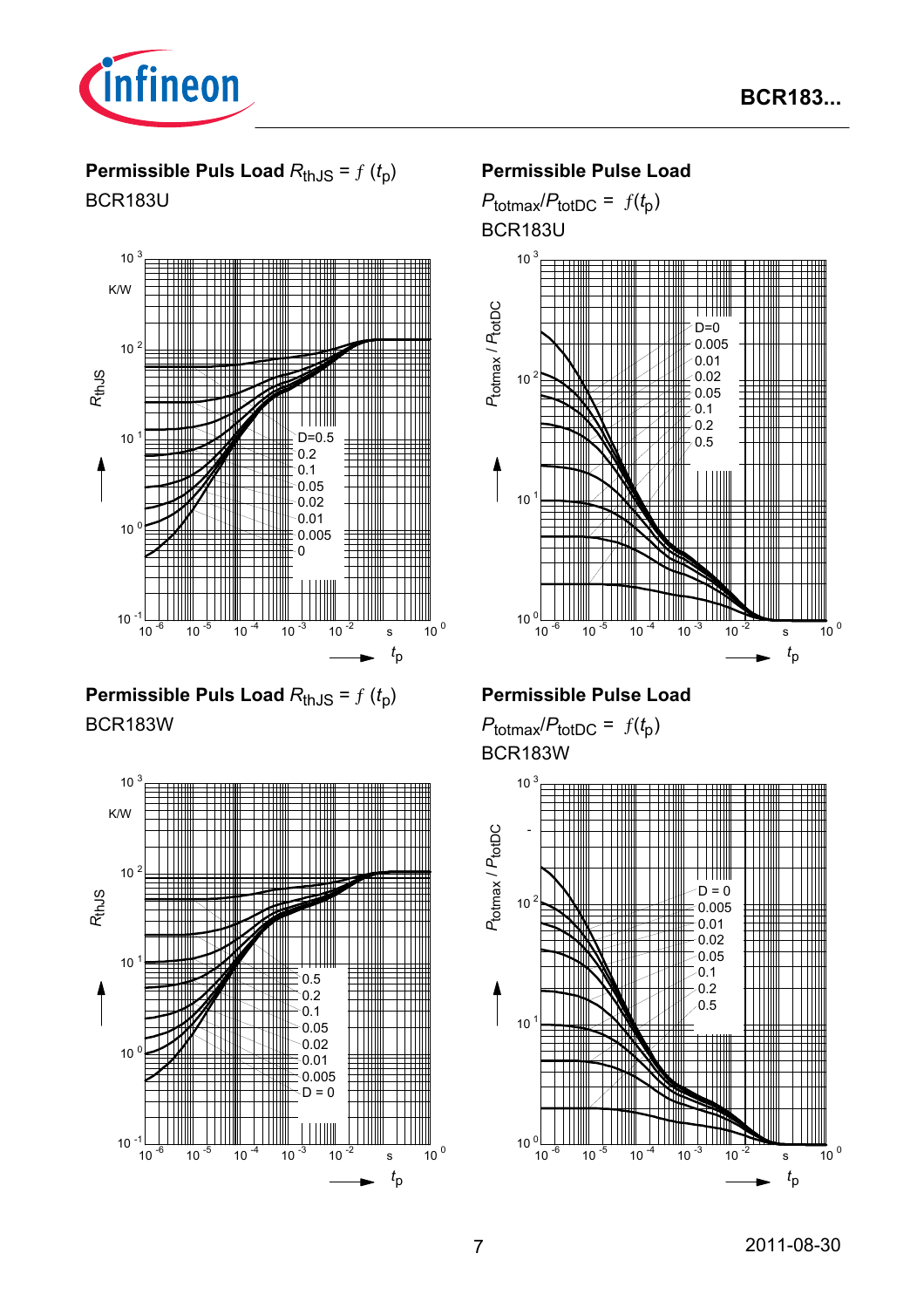

### Package Outline



### Foot Print



## Marking Layout (Example)

Small variations in positioning of Date code, Type code and Manufacture are possible.



### Standard Packing

Reel ø180 mm = 3.000 Pieces/Reel Reel ø330 mm = 10.000 Pieces/Reel

For symmetric types no defined Pin 1 orientation in reel.

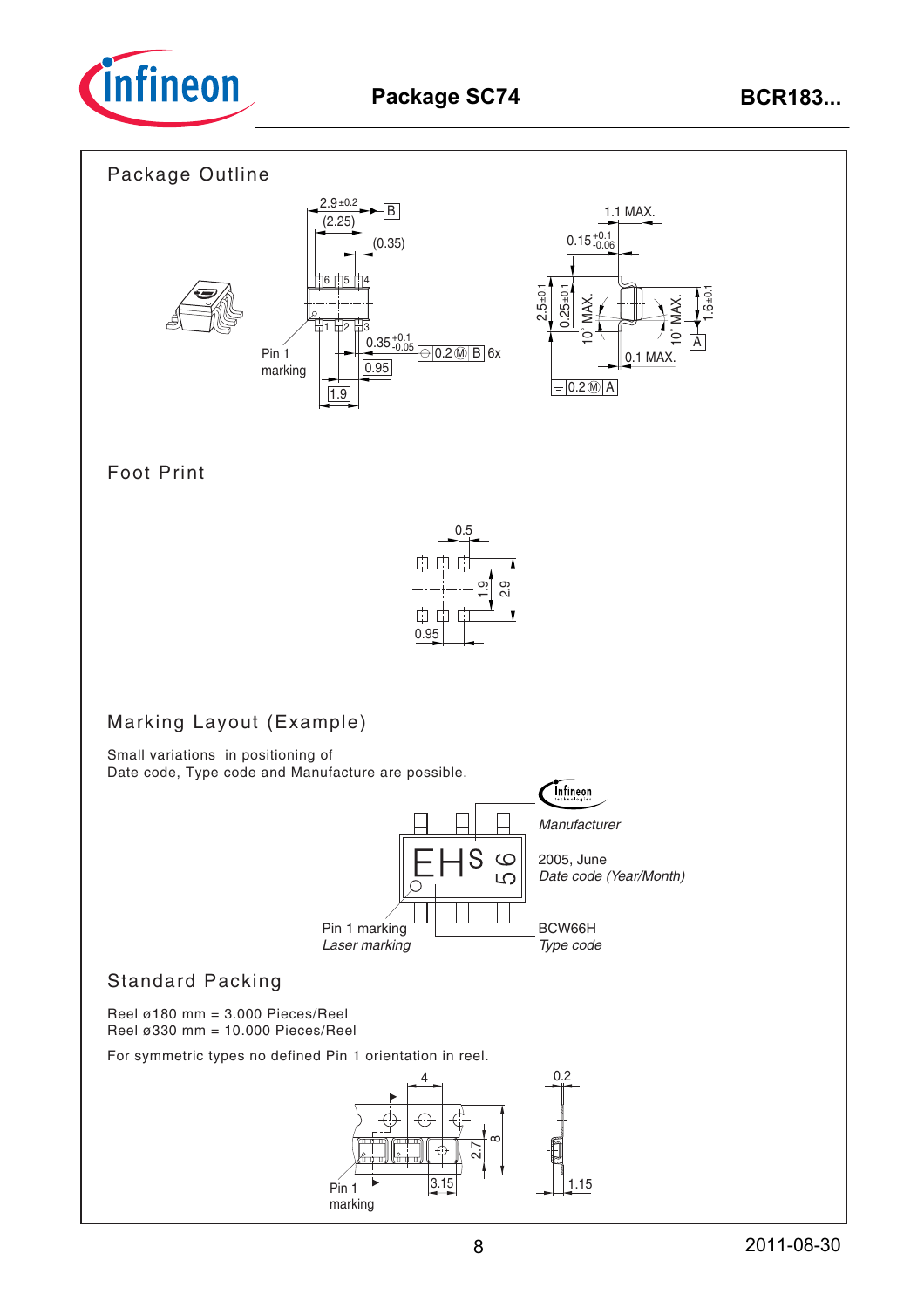

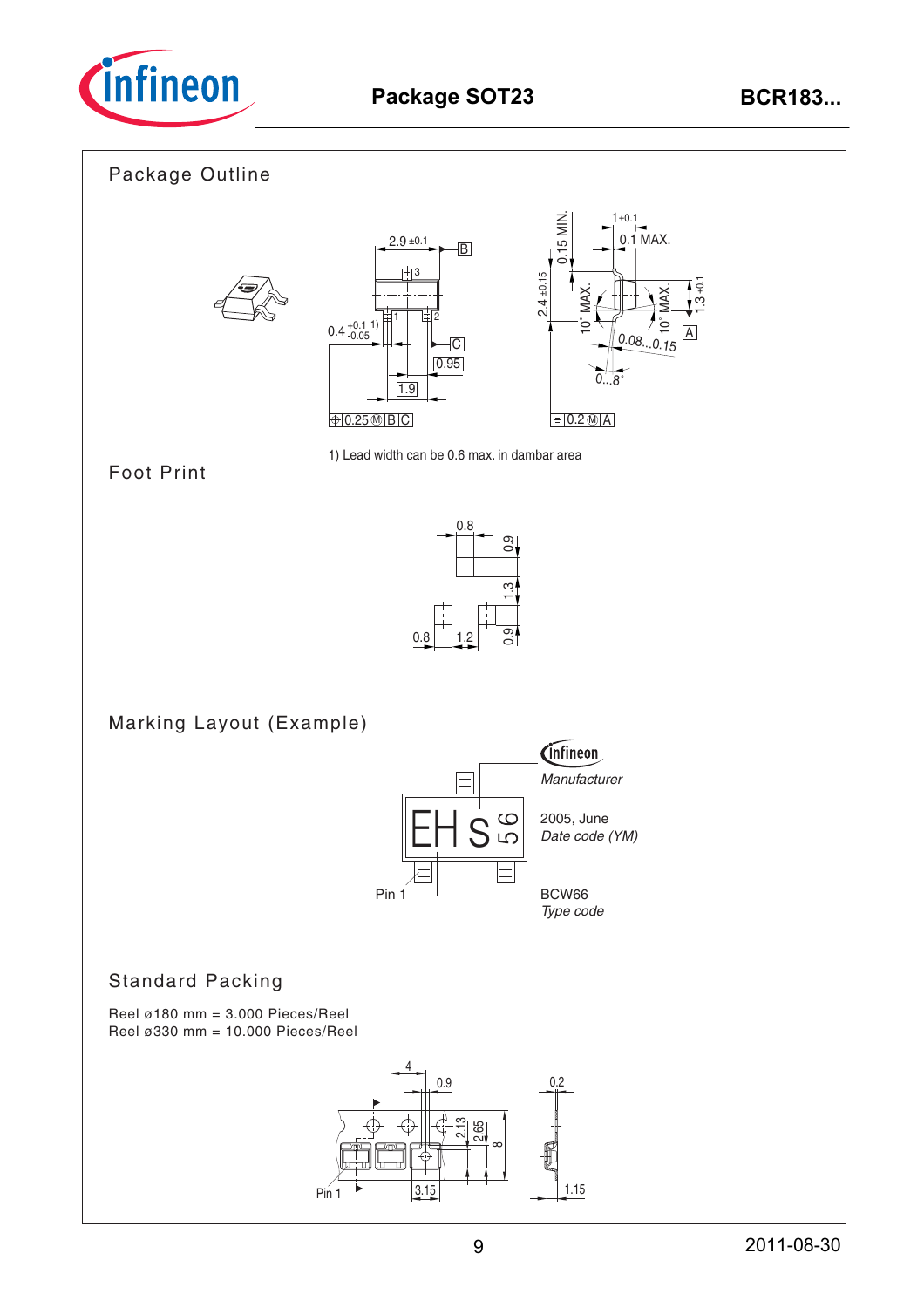

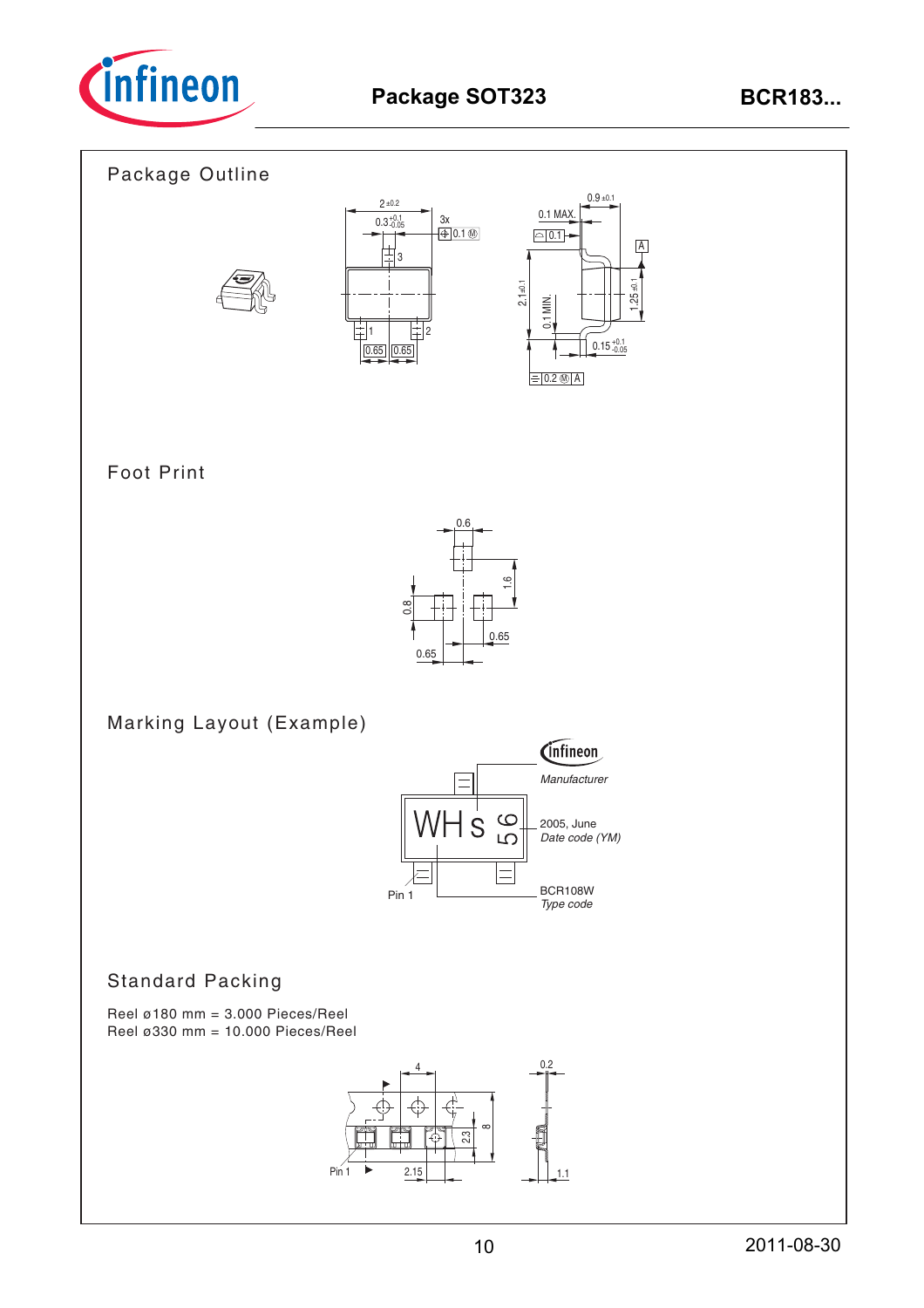